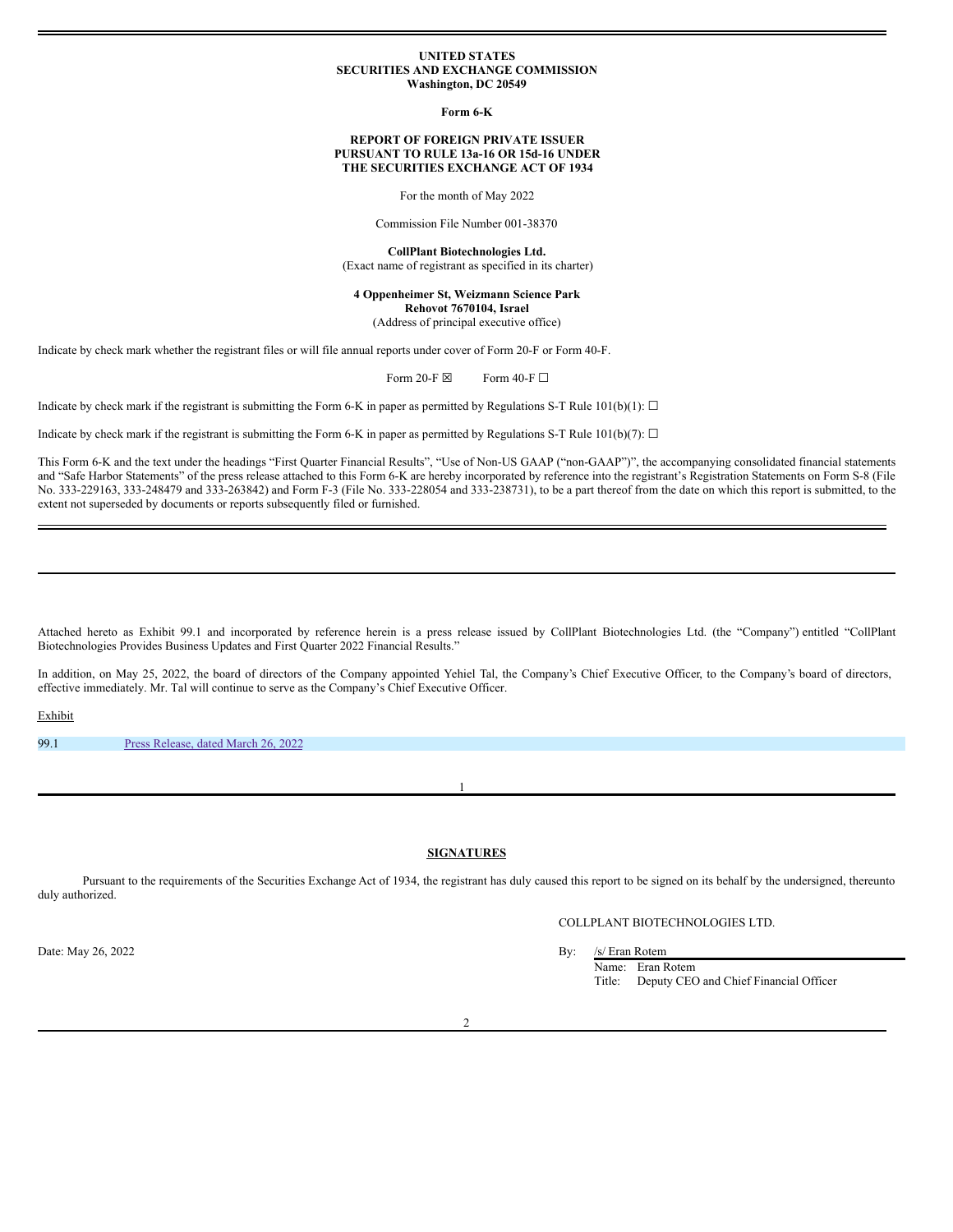

### **CollPlant Biotechnologies Provides Business Updates and First Quarter 2022 Financial Results**

- Co-development of rhCollagen-based dermal and soft tissue filler products with AbbVie is advancing according to plan
- Launch of large animal study for Company's 3D bioprinted regenerative breast implant program is on track for Q2 2022
- Initiate development of a 3D bioprinted tissue model of the human intestine to support drug discovery and personalized medicine for inflammatory bowel *diseases in Q3 2022*
- *Reports strong balance sheet with cash and cash equivalents of \$41M as of March 31, 2022*

Rehovot, Israel May 26, 2022 -- CollPlant Biotechnologies (Nasdaq: CLGN) a regenerative and aesthetic medicine company developing innovative technologies and products for tissue regeneration and organ manufacturing, today announced business updates and financial results for the first quarter ended March 31, 2022.

"CollPlant continues to make important progress executing our internal pipeline and partnered programs, including our strategic agreement with AbbVie to co-develop dermal and soft fillers using our proprietary collagen technology. We believe that the technology being developed by this collaboration could be used in many medical applications, providing CollPlant with a significant potential commercial opportunity," said Yehiel Tal, CollPlant's Chief Executive Officer. "We are fortunate to have a strong cash position, along with the potential to achieve meaningful milestone payments, that allows us to pursue our own development programs, including the 3D bioprinted breast implant program, which we expect to initiate a first large animal study this quarter. Additionally, we are gearing up for development initiation of a 3D bioprinted tissue model that emulates the human intestine, in Q3 2022. We believe there is a clear need for a human based in-vitro model to support drug development and personalized medicine applications for inflammatory bowel diseases."

"We are also exploring potential business development opportunities arising from the recently launched Collink.3D, our collagen-based Bioink platform that enables high fidelity bioprinting of tissues, organs and tissue models," added Mr. Tal. "We see growing interest in our Bioinks from academic institutions and biopharma companies that are seeking innovative and cost-effective solutions for drug discovery and personalized medicine."

## **Recent Corporate Highlights**

- **3D Bioprinted Regenerative Breast Implant Program:** CollPlant is on track to initiate a large animal study in Q2 2022 for its 3D bioprinted regenerative breast implant program, aiming to address an estimated \$2.8B market with approximately 2.2 million procedures performed annually worldwide. The pre-clinical study is designed to evaluate the efficacy of bioprinted breast implants. CollPlant's regenerative implants are designed to overcome the challenges of existing procedures, which use silicone implants or autologous fat tissue transfer, by slowly degrading over time to be replaced by new, naturally grown breast tissue.
- **Strategic Collaboration Agreement with AbbVie:** CollPlant's exclusive worldwide development and commercialization agreement with AbbVie for dermal and soft tissue fillers continues to advance. Within the framework of this collaboration, CollPlant's proprietary rhCollagen and AbbVie's technology are combined to develop products for the medical aesthetic market. In February 2021, CollPlant received an upfront payment of \$14 million and has the potential to receive an additional \$89 million in milestone and option payments for additional products, which include an injectable breast implant and photocurable dermal filler. According to the agreement, CollPlant will also receive royalties on product sales and will manufacture and sell rhCollagen to AbbVie.
- **Collaboration Agreement with CELLINK:** CollPlant signed a collaboration agreement in February 2022 with CELLINK, a leader in 3D bioprinting technologies, under which CELLINK's high-throughput, multi-material bioprinter is explored for the commercial production of CollPlant's regenerative breast implants.
- **rhCollagen-based Bioinks**: CollPlant recently launched Collink.3D, a collagen-based Bioink platform, designed to support a wide variety of 3D bioprinting applications. Collink.3D is the first of a portfolio of Bioink products and CollPlant intends to release two additional Bioinks in Q4 2022.

#### **First Quarter Financial Results**

Cash, cash equivalents and short-term deposits as of March 31, 2022, were \$41.1 million.

GAAP revenues for the first quarter of 2022 were \$66,000 and included income from sales of the Company' BioInk and rhCollagen. Revenues decreased by \$14.4 million compared to \$14.5 million in the first quarter of 2021 which mainly derived from the \$14 million upfront payment received from AbbVie.

GAAP cost of revenue for the first quarter of 2022, was \$31,000, a decrease of 96% compared to \$886,000 in the first quarter of 2021. Cost of revenue includes mainly the cost of the Company' rhCollagen based products, and royalties to the IIA for our sales. The decrease in cost of revenue in the amount of approximately \$855,000 is mainly comprised of: (i) approximately \$430,000 in royalty expenses to the IIA in 2021 mainly in relation to the AbbVie Agreement and (ii) approximately \$357,000 relating to BioInk, FG, STR and rhCollagen sales.

GAAP gross profit for the first quarter of 2022 was \$35,000, compared to gross profit of \$13.6 million in the first quarter of 2021.

GAAP operating expenses for the first quarter of 2022 were \$3.8 million compared to \$3.6 million in the first quarter of 2021. The net increase of \$200,000 in expenses is mainly comprised of: (i) an increase of \$303,000 in employees' salaries and share base compensation, including recruitment of new employees for development of new products in 3D bioprinting and medical aesthetics, (ii) an increase of \$293,000 in research and product development activities including process development, offset by (i) a decrease of \$250,000 in general and administrative employees salaries and directors fees and insurance policy expenses and, (ii) a decrease of \$100,000 IP expenses. On a non-GAAP basis, the operating expenses for the first quarter of 2022 were \$3.4 million compared to \$3.2 million in the first quarter of 2021. Non-GAAP measures exclude certain non-cash expenses.

GAAP financial expenses, net for the first quarter of 2022 totaled \$92,000 compared to financial income net, of \$98,000 in the first quarter of 2021. Financial expenses, net is mainly attributed to exchange rate and income interest received from the Company's short term cash deposit.

GAAP net loss for the first quarter of 2022 was \$3.9 million or \$0.36 loss per share, compared to a net income of \$10.1 million, or \$1.2 basic earning per share, for the first quarter of 2021. Non-GAAP net loss for the first quarter of 2022 was \$3.5 million or \$0.32 loss per share, compared to a net income of \$10.5 million, or \$1.24 basic earning per share, for the first quarter of 2021.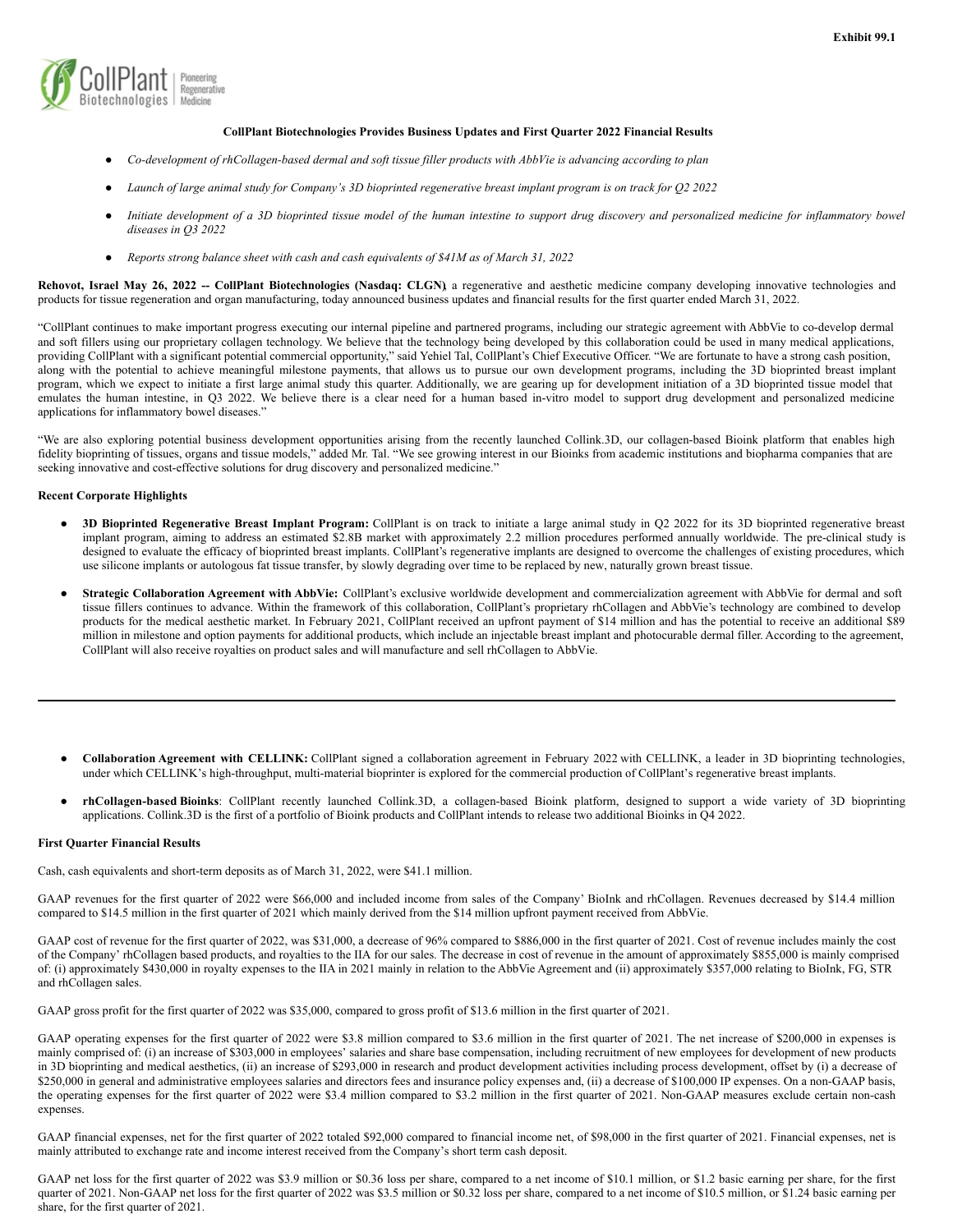Cash used in operating activities during the first quarter of 2022, was \$3.2 million compared to \$11.1 million cash provided by operating activities in the first quarter of 2021. The change is mainly attributed to the \$14 million upfront payment received from AbbVie in 2021.

Cash provided by investing activities during the first quarter of 2022, was \$30 million compared to \$30.2 cash used in first quarter of 2021. The change is mainly attributed to repayment and investment in short term cash deposits.

Cash provided by financing activities during the first quarter of 2022, was \$1.5 million compared to cash provided by financing activities of \$35.5 million in the first quarter of 2021. The decrease is mainly attributed to the Company's registered direct offering in February 2021, which resulted in net proceeds of \$31.8 million and a decrease of \$1.3 million proceeds in exercise of warrants.

### **About CollPlant**

CollPlant is a regenerative and aesthetic medicine company focused on 3D bioprinting of tissues and organs, and medical aesthetics. The Company's products are based on its rhCollagen (recombinant human collagen) produced with CollPlant's proprietary plant based genetic engineering technology. These products address indications for the diverse fields of tissue repair, aesthetics, and organ manufacturing, and are ushering in a new era in regenerative and aesthetic medicine.

At the beginning of 2021, CollPlant entered into a development and global commercialization agreement for dermal and soft tissue fillers with Allergan, an AbbVie company, the global leader in the dermal filler market. Later in 2021, CollPlant entered a strategic co-development agreement with 3D Systems for a 3D bioprinted regenerative soft tissue matrix for use in breast reconstruction procedures in combination with an implant.

For more information about CollPlant, visit http://www.collplant.com

# **Use of Non-US GAAP ("non-GAAP")**

Financial results for 2022 and 2021 are presented on both a GAAP and a non-GAAP basis. GAAP results were prepared in accordance with U.S. GAAP and include all revenue and expenses recognized during the period. The release contains certain non-GAAP financial measures for operating costs and expenses, operating income, net income and basic and diluted net income per share that exclude the effects of non-cash expense for fair market value attributed to change in fair value of financial instruments, share-based compensation to employees, directors and consultants, and change in operating lease accounts. CollPlant's management believes that these non-GAAP financial measures provide meaningful supplemental information regarding the Company's performance that enhances management's and investors' ability to evaluate the Company's operating costs, comprehensive income and income per share, and to compare them to historical Company results.

The presentation of this non-GAAP financial information is not intended to be considered in isolation or as a substitute for the financial information prepared and presented in accordance with GAAP. Management uses both GAAP and non-GAAP measures when operating and evaluating the Company's business internally and therefore decided to make these non-GAAP adjustments available to investors. The non-GAAP financial measures used by the Company in this press release may be different from the measures used by other companies.

For more information on the non-GAAP financial measures, please see the "Reconciliation of GAAP to Non-GAAP Financial Measures" later in this release. This accompanying table has more details on the GAAP financial measures that are most directly comparable to non-GAAP financial measures and the related reconciliations between these financial measures.

The Company's consolidated financial results for the first three months ended March 31, 2022, are presented in accordance with generally accepted accounting principles in the United States of America.

| I |
|---|
| I |

# **Safe Harbor Statements**

This press release may include forward-looking statements. Forward-looking statements may include, but are not limited to, statements relating to CollPlant's objectives plans and strategies, as well as statements, other than historical facts, that address activities, events or developments that CollPlant intends, expects, projects, believes or anticipates will or may occur in the future. These statements are often characterized by terminology such as "believes," "hopes," "may," "anticipates," "should," "intends," "plans," "will," "expects," "estimates," "projects," "positioned," "strategy" and similar expressions and are based on assumptions and assessments made in light of management's experience and perception of historical trends, current conditions, expected future developments and other factors believed to be appropriate. Forward-looking statements are not guarantees of future performance and are subject to risks and uncertainties that could cause actual results to differ materially from those expressed or implied in such statements. Many factors could cause CollPlant's actual activities or results to differ materially from the activities and results anticipated in forward-looking statements, including, but not limited to, the following: the Company's history of significant losses, its ability to continue as a going concern, and its need to raise additional capital and its inability to obtain additional capital on acceptable terms, or at all; the impact of the COVID-19 pandemic; the Company's expectations regarding the timing and cost of commencing clinical trials with respect to tissues and organs which are based on its rhCollagen based BioInk and products for medical aesthetics; the Company's ability to obtain favorable pre-clinical and clinical trial results; regulatory action with respect to rhCollagen based BioInk and medical aesthetics products including but not limited to acceptance of an application for marketing authorization review and approval of such application, and, if approved, the scope of the approved indication and labeling; commercial success and market acceptance of the Company's rhCollagen based products in 3D Bioprinting and medical aesthetics; the Company's ability to establish sales and marketing capabilities or enter into agreements with third parties and its reliance on third party distributors and resellers; the Company's ability to establish and maintain strategic partnerships and other corporate collaborations; the Company's reliance on third parties to conduct some or all aspects of its product manufacturing; the scope of protection the Company is able to establish and maintain for intellectual property rights and the Company's ability to operate its business without infringing the intellectual property rights of others; the overall global economic environment; the impact of competition and new technologies; general market, political, and economic conditions in the countries in which the Company operates; projected capital expenditures and liquidity; changes in the Company's strategy; and litigation and regulatory proceedings. More detailed information about the risks and uncertainties affecting CollPlant is contained under the heading "Risk Factors" included in CollPlant's most recent annual report on Form 20-F filed with the SEC, and in other filings that CollPlant has made and may make with the SEC in the future. The forward-looking statements contained in this press release are made as of the date of this press release and reflect CollPlant's current views with respect to future events, and CollPlant does not undertake and specifically disclaims any obligation to update or revise any forward-looking statements, whether as a result of new information, future events or otherwise.

# **Contact at CollPlant:**

Eran Rotem Deputy CEO & CFO Tel: + 972-73-2325600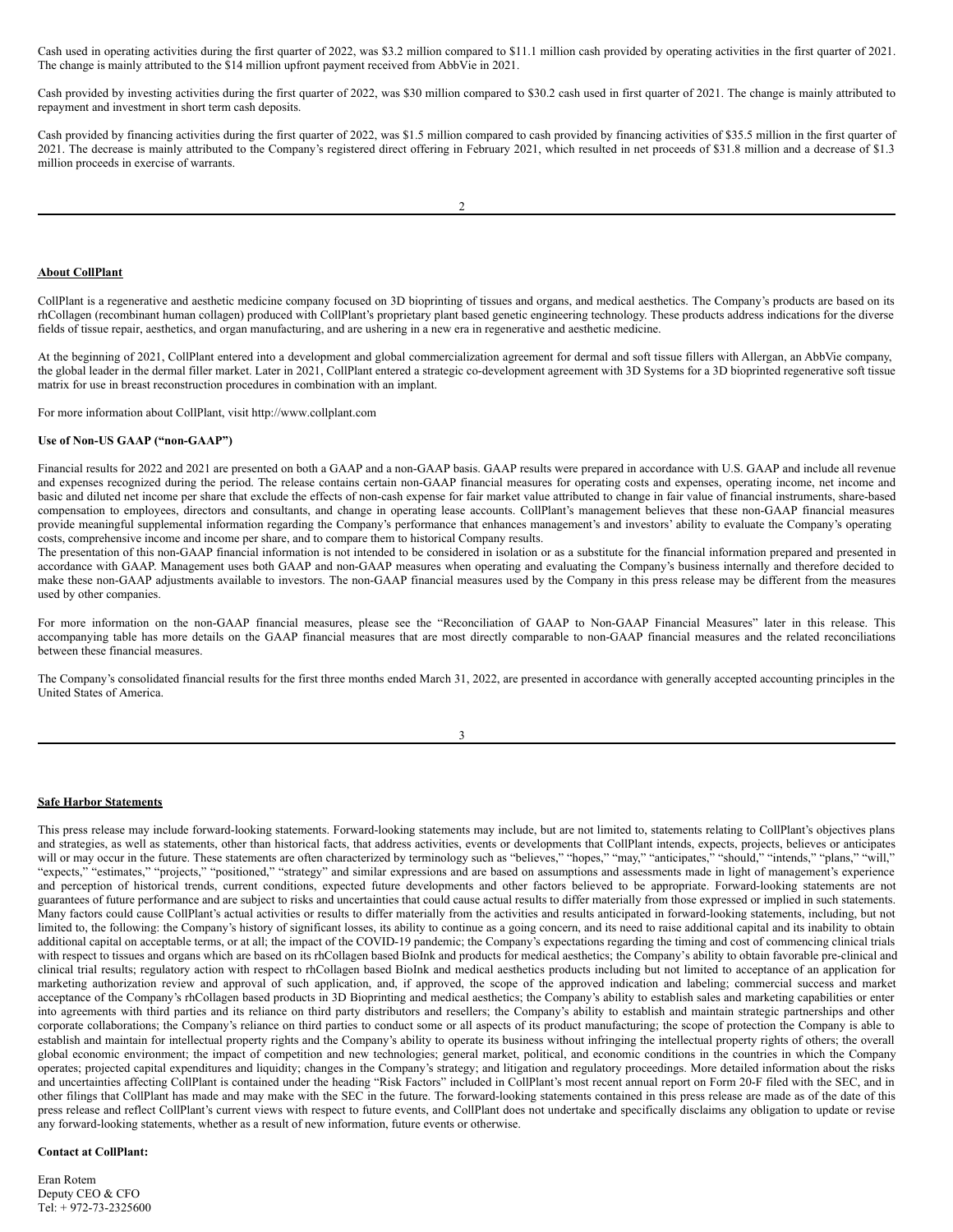## <span id="page-3-0"></span>**COLLPLANT BIOTECHNOLOGIES LTD. CONDENSED CONSOLIDATED BALANCE SHEETS**

(U.S. dollars in thousands)

|                                                |              | March 31,<br>2022 |               | December 31,<br>2021 |
|------------------------------------------------|--------------|-------------------|---------------|----------------------|
| <b>Assets</b>                                  |              |                   |               |                      |
| <b>Current assets:</b>                         |              |                   |               |                      |
| Cash and cash equivalents                      | $\mathbb{S}$ | 41,072            | <sup>\$</sup> | 13,148               |
| Short term cash deposits                       |              |                   |               | 30,151               |
| Restricted deposit                             |              | 13                |               | 13                   |
| Trade receivables                              |              |                   |               | 270                  |
| Other accounts receivable and prepaid expenses |              | 263               |               | 424                  |
| Inventories                                    |              | 1,267             |               | 1,081                |
| Total current assets                           |              | 42,615            |               | 45,087               |
| <b>Non-current assets:</b>                     |              |                   |               |                      |
| Restricted deposit                             |              | 208               |               | 213                  |
| Operating lease right-of-use assets            |              | 2,867             |               | 2,953                |
| Property and equipment, net                    |              | 2,794             |               | 2,728                |
| Intangible assets, net                         |              | 239               |               | 243                  |
| Total non-current assets                       |              | 6,108             |               | 6,137                |
| <b>Total assets</b>                            |              | 48,723            |               | 51,224               |

5

# **COLLPLANT BIOTECHNOLOGIES LTD. CONDENSED CONSOLIDATED BALANCE SHEETS**

(U.S. dollars in thousands, except share data)

|                                                                                                                                |              | March 31,<br>2022 |   | December 31,<br>2021 |
|--------------------------------------------------------------------------------------------------------------------------------|--------------|-------------------|---|----------------------|
| Liabilities and shareholders' equity                                                                                           |              |                   |   |                      |
| <b>Current liabilities:</b>                                                                                                    |              |                   |   |                      |
| Trade payables                                                                                                                 | $\mathbb{S}$ | 1,003             | S | 1,034                |
| Operating lease liabilities                                                                                                    |              | 513               |   | 519                  |
| Deferred revenues                                                                                                              |              |                   |   | 32                   |
| Accrued liabilities and other                                                                                                  |              | 1,096             |   | 1,429                |
| Total current liabilities                                                                                                      |              | 2,612             |   | 3,014                |
| <b>Non-current liabilities:</b>                                                                                                |              |                   |   |                      |
| Operating lease liabilities                                                                                                    |              | 2,915             |   | 3,089                |
| Total non-current liabilities                                                                                                  |              | 2,915             |   | 3,089                |
| <b>Total liabilities</b>                                                                                                       |              | 5,527             |   | 6,103                |
|                                                                                                                                |              |                   |   |                      |
| <b>Shareholders' Equity:</b>                                                                                                   |              |                   |   |                      |
| Ordinary shares, NIS 1.5 par value - authorized: 30,000,000 ordinary shares as of March 31, 2022 and December 31, 2021; issued |              |                   |   |                      |
| and outstanding: 11,086,481 and 10,772,024 ordinary shares as of March 31, 2022 and December 31, 2021, respectively            |              | 4,831             |   | 4,664                |
| Additional paid in capital                                                                                                     |              | 115,991           |   | 114,223              |
| Currency translation differences                                                                                               |              | (969)             |   | (969)                |
| Accumulated deficit                                                                                                            |              | (76, 657)         |   | (72, 797)            |
| Total shareholders' equity                                                                                                     |              | 43,196            |   | 45,121               |
| Total liabilities and shareholders' equity                                                                                     |              | 48,723            |   | 51,224               |
|                                                                                                                                |              |                   |   |                      |

# **COLLPLANT BIOTECHNOLOGIES LTD. CONDENSED CONSOLIDATED STATEMENTS OF OPERATIONS**

(U.S. dollars in thousands, except share and per share data)

|                     | Three months ended<br>March 31, |     |        |
|---------------------|---------------------------------|-----|--------|
|                     | 2022                            |     | 2021   |
| Revenues            | 66                              | . D | 14,500 |
| Cost of revenues    | 31                              |     | 886    |
| <b>Gross Profit</b> | 35                              |     | 13.614 |
|                     |                                 |     |        |

# **Operating expenses:**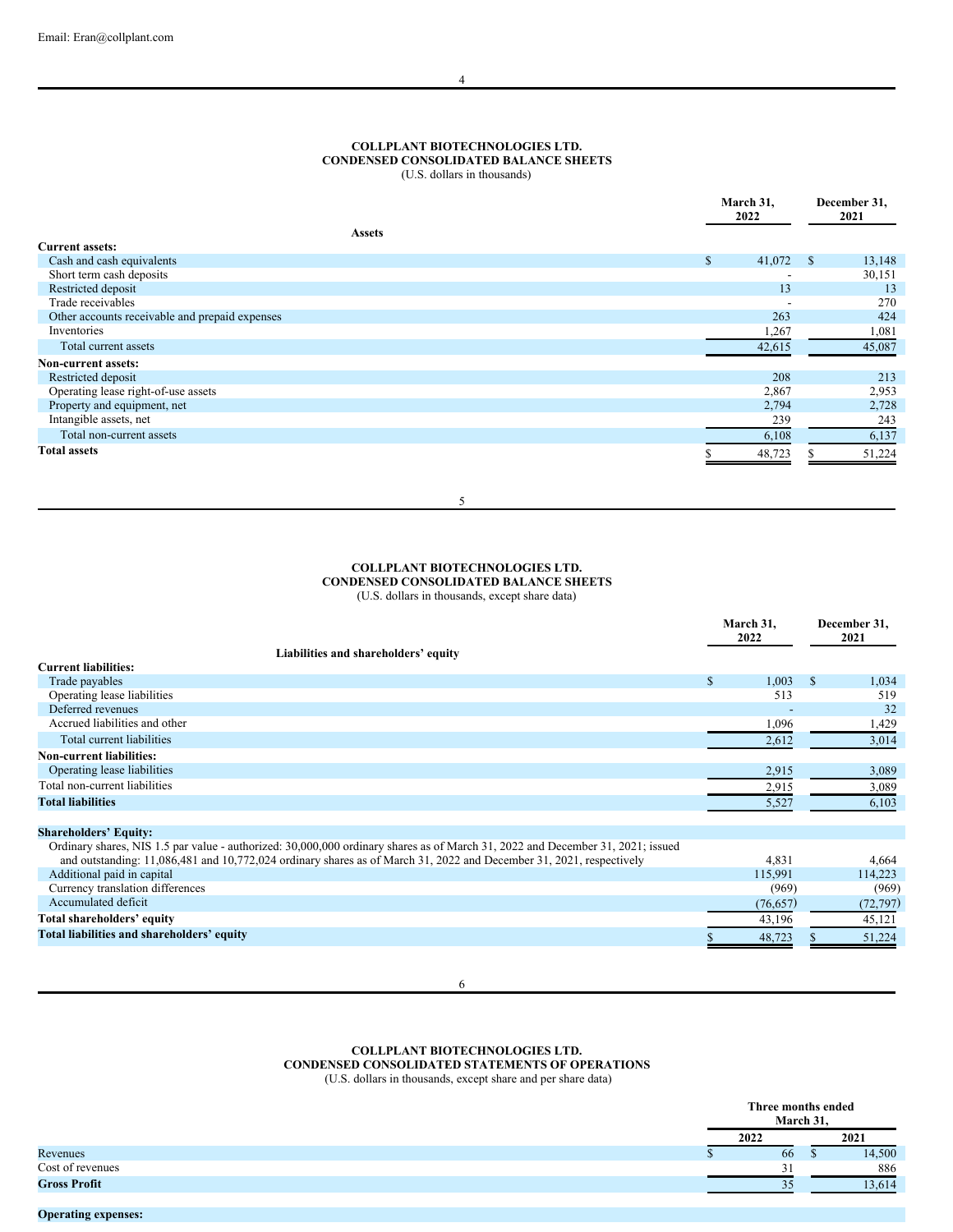| Research and development                                                                                | 2,242      | 1,633      |
|---------------------------------------------------------------------------------------------------------|------------|------------|
| General, administrative and marketing                                                                   | 1,561      | 1,955      |
| Total operating income (loss)                                                                           | (3,768)    | 10,026     |
| Financial income (expenses), net                                                                        | (92)       | 98         |
| Net income (loss)                                                                                       | (3.860)    | 10.124     |
| Basic net income (loss) per ordinary share                                                              | (0.36)     | 1.2        |
| Diluted net income (loss) per ordinary share                                                            | (0.36)     | 0.88       |
| Weighted average ordinary shares outstanding used in computation of basic net income (loss) per share   | 10,783,065 | 8,413,725  |
| Weighted average ordinary shares outstanding used in computation of diluted net income (loss) per share | 10,783,065 | 11,481,163 |

7

## **COLLPLANT BIOTECHNOLOGIES LTD. CONDENSED CONSOLIDATED STATEMENTS OF CASH FLOWS** (U.S. dollars in thousands)

|                                                                                |              | Three months ended<br>March 31. |  |  |
|--------------------------------------------------------------------------------|--------------|---------------------------------|--|--|
|                                                                                | 2022         | 2021                            |  |  |
| Cash flows from operating activities:                                          |              |                                 |  |  |
| Income (loss)                                                                  | (3,860)<br>S | 10.124<br><sup>\$</sup>         |  |  |
| Adjustments for:                                                               |              |                                 |  |  |
| Depreciation and amortization                                                  | 240          | 173                             |  |  |
| Gains from Short term cash deposits                                            | (36)         | (16)                            |  |  |
| Share-based compensation to employees and consultants                          | 461          | 485                             |  |  |
| Exchange differences on cash and cash equivalents                              | 228          | 68                              |  |  |
| Financial expenses (income) related to financial instruments                   |              | (28)                            |  |  |
| Changes in operating asset and liability items:                                |              |                                 |  |  |
| Decrease in trade receivables                                                  | 270          | 656                             |  |  |
| Increase in inventories                                                        | (186)        | (13)                            |  |  |
| Decrease (increase) in other receivables                                       | 161          | (28)                            |  |  |
| Decrease in operating right of use assets                                      | 110          | 103                             |  |  |
| Increase (decrease) in trade payables                                          | (31)         | 96                              |  |  |
| Decrease in lease liabilities                                                  | (204)        | (230)                           |  |  |
| Decrease in accrued liabilities and other payables                             | (333)        | (229)                           |  |  |
| Decrease in deferred revenues                                                  | (32)         | (43)                            |  |  |
| Net cash provided by (used in) operating activities                            | (3,212)      | 11.118                          |  |  |
| Cash flows from investing activities:                                          |              |                                 |  |  |
| Capitalization of intangible assets                                            | (6)          | (56)                            |  |  |
| Purchase of property and equipment                                             | (296)        | (123)                           |  |  |
| Repayment of short term deposits                                               | 30,187       |                                 |  |  |
| Investment in short term deposits                                              |              | (30,000)                        |  |  |
| Net cash provided by (used in) investing activities                            | 29,885       | (30, 179)                       |  |  |
| Cash flows from financing activities:                                          |              |                                 |  |  |
| Proceeds from issuance of shares and warrants less issuance expenses           |              | 32,743                          |  |  |
| Exercise of options and warrants into shares                                   | 1,474        | 2,770                           |  |  |
| Net cash provided by financing activities                                      | 1,474        | 35,513                          |  |  |
| Increase in cash and cash equivalents and restricted deposits                  | 28,147       | 16,452                          |  |  |
| Cash and cash equivalents and restricted deposits at the beginning of the year | 13,374       | 3,526                           |  |  |
| Exchange differences on cash and cash equivalents and restricted deposits      | (228)        | (68)                            |  |  |
| Cash and cash equivalents and restricted deposits at the end of the year       | \$<br>41,293 | 19,910<br>\$                    |  |  |

8

## **COLLPLANT BIOTECHNOLOGIES LTD. APPENDICES TO CONDENSED CONSOLIDATED STATEMENTS OF CASH FLOWS** (U.S. dollars in thousands)

|                                                                                              |        | Three months ended<br>March 31. |  |  |
|----------------------------------------------------------------------------------------------|--------|---------------------------------|--|--|
|                                                                                              | 2022   | 2021                            |  |  |
| Appendix to the statement of cash flows                                                      |        |                                 |  |  |
| A. Supplementary information on investing and financing activities not involving cash flows: |        |                                 |  |  |
| Obtaining right of use assets in exchange for a lease liability                              | 24     | 105                             |  |  |
| Classification of issuance costs liability to equity                                         |        | 50                              |  |  |
|                                                                                              |        |                                 |  |  |
| B. Reconciliation of Cash, cash equivalents and restricted cash at the end of the year       |        |                                 |  |  |
|                                                                                              |        |                                 |  |  |
| Cash and cash equivalents                                                                    | 41,072 | 19.724                          |  |  |